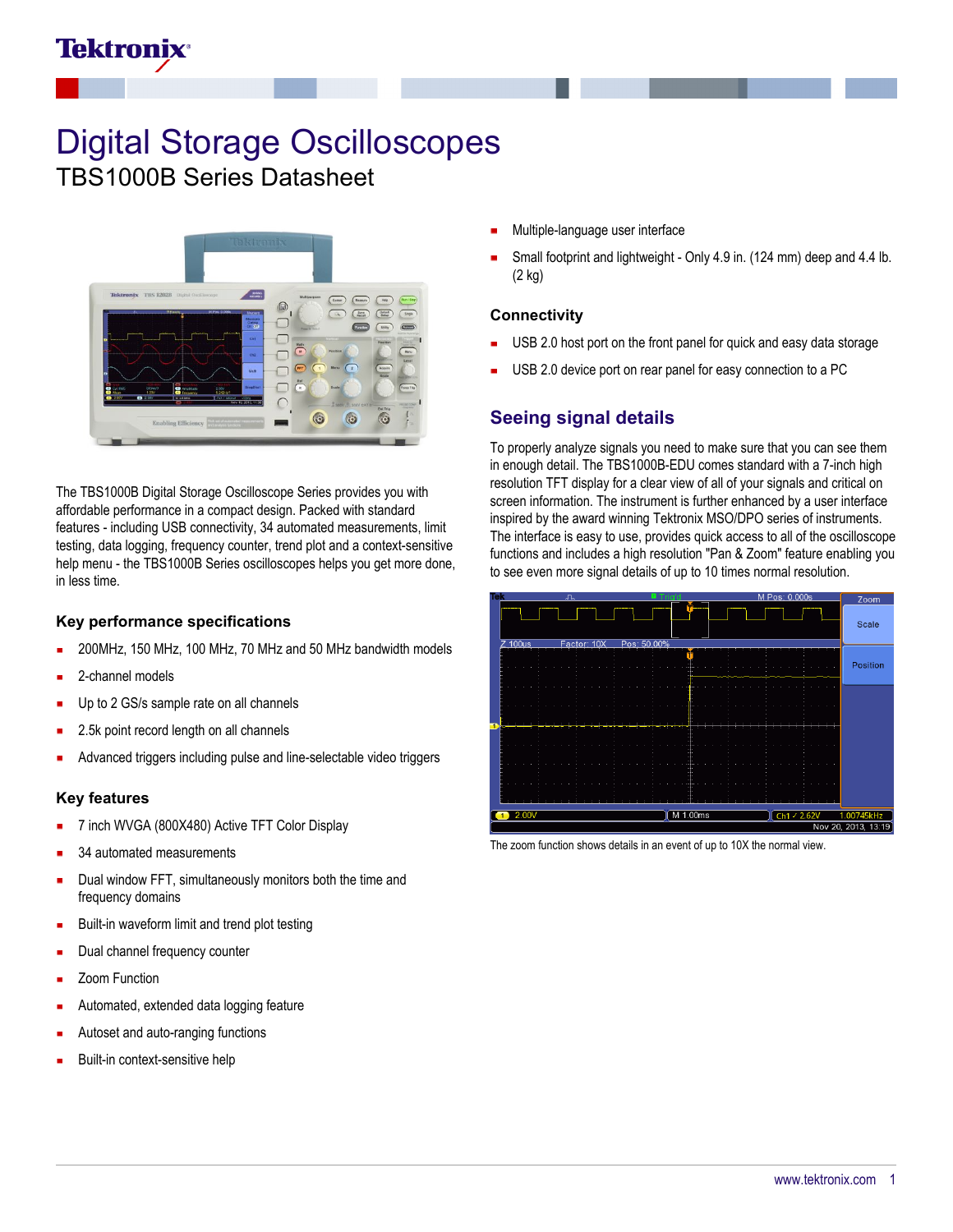## **Digital precision for accurate measurements**

With up to 200 MHz bandwidth, 2 GS/s maximum sample rate and 3% vertical measurement accuracy the TBS1000B-EDU allows you to see the details of your signals. With the Tektronix proprietary sampling technology there are no compromises, you will get the stated real-time sampling rate on all channels, all the time with at least of 10X oversampling. The sampling performance is not reduced when changing horizontal settings or when using multiple channels, enabling you to see the true characteristics of your signals.



See all the details other oscilloscopes might miss with Tektronix proprietary digital realtime sampling.

## **Critical tools for troubleshooting your device**

The TBS1000B oscilloscope comes standard with a variety of advanced triggers used to debug today's complex circuitry. Flexible options for utilizing rising or falling edges, pulse widths and video trigger set-ups enable users to quickly isolate their signals of interest.



The pulse trigger function can easily capture critical events.

Once signals are captured, the TBS1000B offers advanced math and measurement capabilities making it easy to evaluate signal quality . Users can add, subtract and multiply waveforms or use any one of 34 automated measurements to quickly and reliably calculate important signal characteristics such as frequency, rise time or overshoot.



Quickly analyze signals with the standard 34 automated measurements.

A dedicated front panel button provides quick access to the FFT function that is capable of showing both frequency and time domain waveforms simultaneously, which provides a convenient way to see the relationship between signals and the FFT results.



Quickly perform an FFT with a dedicated front panel button.

For accurate frequency measurements the TBS1000B also comes with built-in dual channel frequency counters. Independent control of each counter's trigger level provides an easy way to monitor two different signal frequencies simultaneously.



Dual channel - 6 digit frequency counters come standard with all TBS1000 models.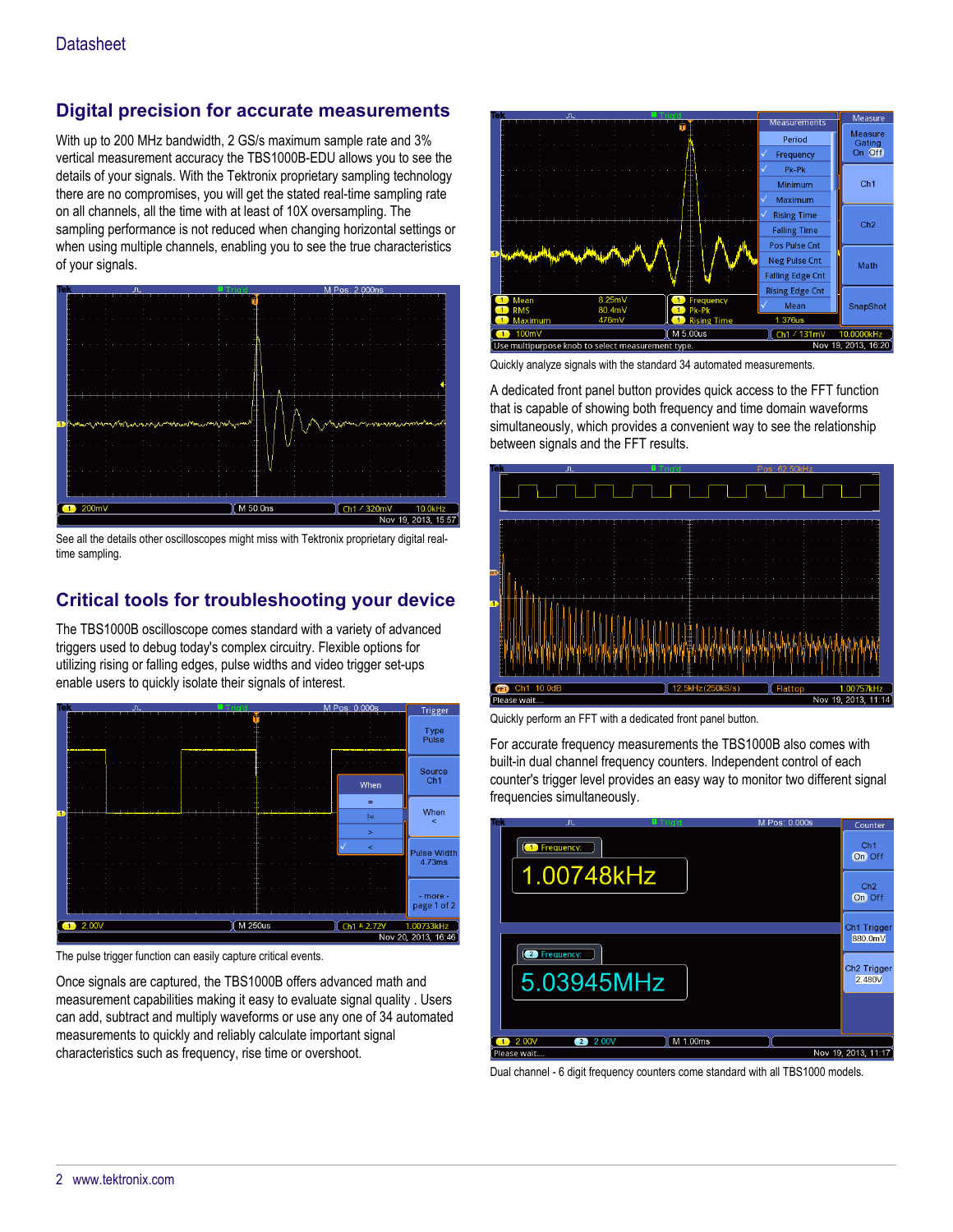## **Extensive monitoring and analysis tools**

Intermittent faults can be hard to evaluate, simply because they do not repeat often making them difficult to capture. The TrendPlot™ function helps find those faults by plotting measurement values over long periods of time. Select the measurement to capture on either or both channels and then set-up the oscilloscope to continuously monitor those measurements, plot the data on the display and simultaneously save the information to a USB thumb drive. Depending on the oscilloscope setting, you'll be able to capture data for minutes, hours or even days; the only limitation is the size of the thumb drive.



To find intermittent faults the TrendPlot ™ function can monitor measurements for long periods of time.

Often, only Pass/Fail data is needed to determine if a signal is good. This can be accomplished easily with the TBS1000B Limit Test feature. The oscilloscope can be set-up to automatically monitor a source signals and output Pass or Fail results by evaluating whether the acquired waveform falls within predefined boundaries. The TBS1000B Limit Test feature allows users to create templates based on one or two independent reference waveforms, providing more flexibility when creating masks for complex signals. If a failure is detected, a series of specific actions can be triggered which include; stopping waveform acquisition, halting Limit Test functions, saving a screen image of the failed waveform, or any combination of the above.



The Limit Test feature provides a quick Pass/Fail comparison between any triggered input signal and a user- defined template.

## **Flexible data transfer**

The USB host port on the front panel enables you to save your instrument settings, screenshots, and waveform data onto a USB memory device. This port also supports the built-in Data Logging feature which enables you to set up the oscilloscope to save user- specified triggered waveforms to a USB device for up to 24 hours. You can also select the "Infinite" option for continuous waveform monitoring. In the infinite mode you can save your triggered waveforms to an external USB memory device without a duration limitation until the memory device is full. The oscilloscope will then guide you to insert another USB memory device to continue saving waveforms.



Data logging enables automatic saving of triggered waveforms.

## **Designed to make your work easy**

The TBS1000B series oscilloscopes are designed with the ease of use and familiar operation you have come to expect from Tektronix.

### **Intuitive operation**

The intuitive user interface with dedicated per-channel vertical controls, auto-setup, and auto-ranging makes these instruments easy to use, reducing learning time and increasing efficiency.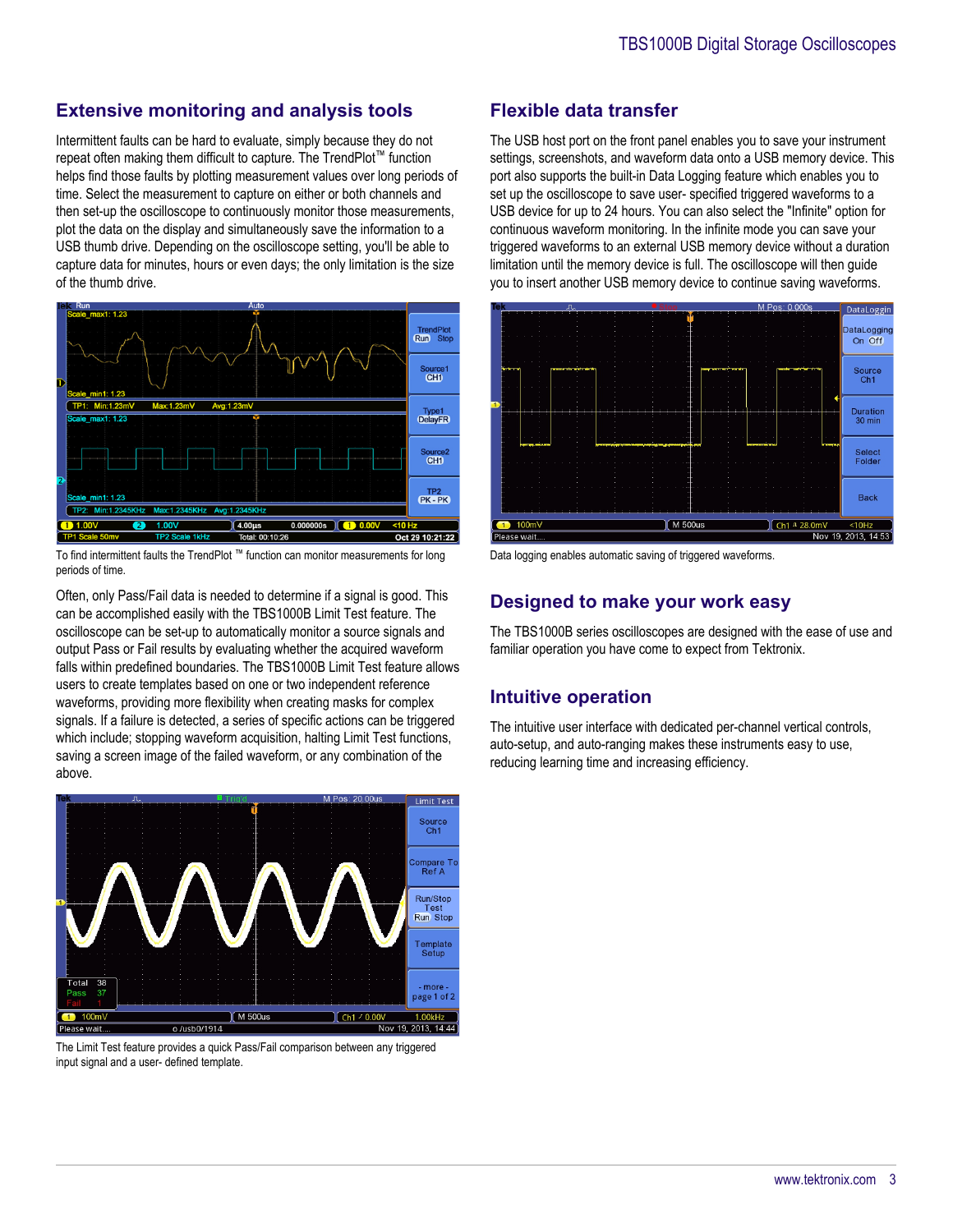## **Help when you need it, where you need it**

The built-in Help menu provides you with important information about your oscilloscope's features and functions. Help is provided in the same languages as the user interface.



The context-sensitive help system provides important information specific to the task you are working on.

## **Performance you can count on**

In addition to industry-leading service and support, every TBS1000B series oscilloscope comes backed with a 5-year warranty as standard.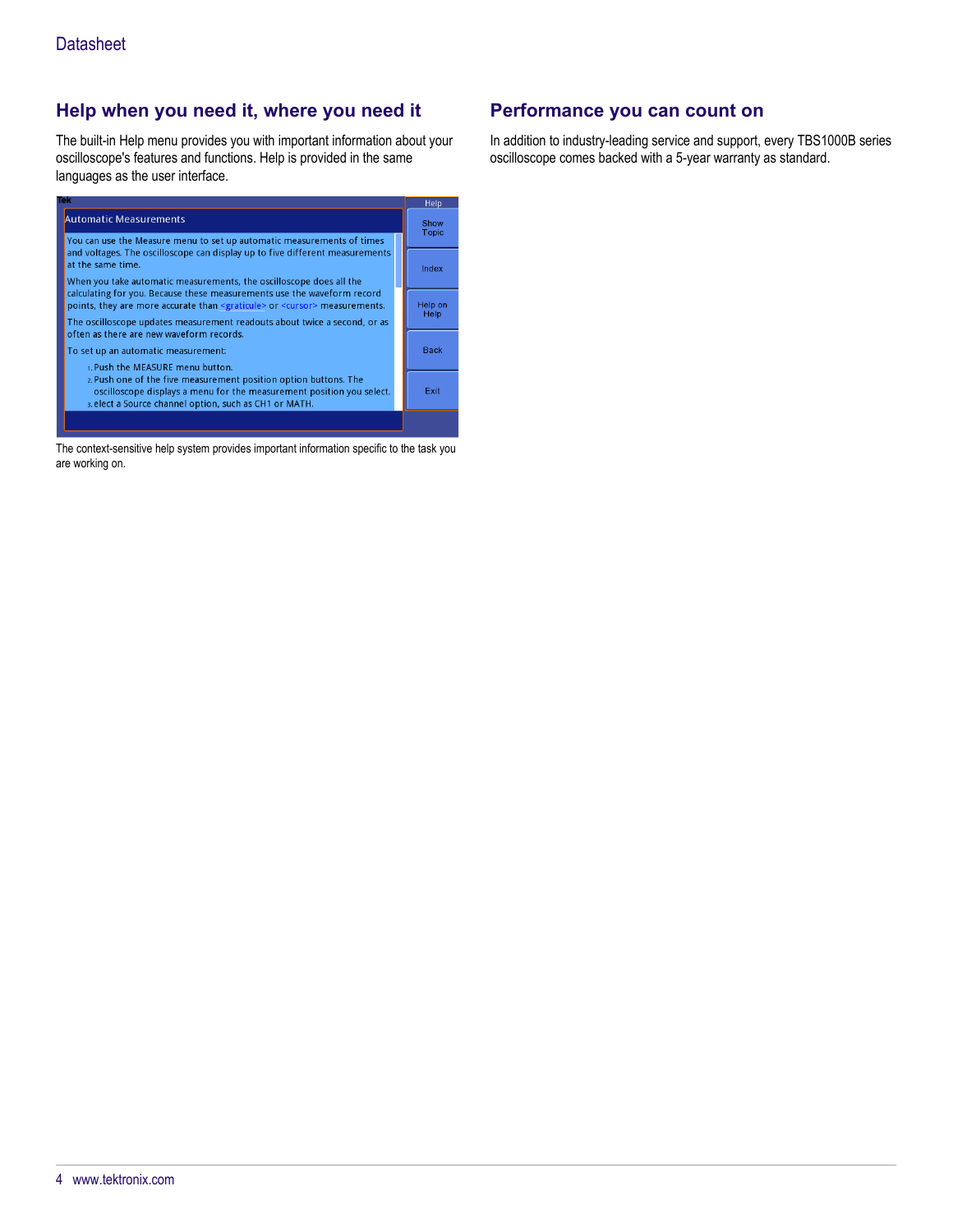## **Specifications**

All specifications apply to all models unless noted otherwise.

#### **Model overview**

|                             | <b>TBS1052B</b>               | <b>TBS1072B</b> | <b>TBS1102B</b> | <b>TBS1152B</b> | <b>TBS1202B</b> |
|-----------------------------|-------------------------------|-----------------|-----------------|-----------------|-----------------|
| Bandwidth <sup>1</sup>      | 50 MHz                        | 70 MHz          | 100 MHz         | <b>150 MHz</b>  | 200 MHz         |
| Channels                    |                               |                 |                 |                 |                 |
| Sample rate on each channel | $1.0$ GS/s                    | $1.0$ GS/s      | 2.0 GS/s        | 2.0 GS/s        | 2.0 GS/s        |
| Record length               | 2.5k points at all-time bases |                 |                 |                 |                 |

## **Vertical system – Analog channels**

| <b>Vertical resolution</b> | 8 bits                                                                                                          |  |  |
|----------------------------|-----------------------------------------------------------------------------------------------------------------|--|--|
| Input sensitivity range    | 2 mV to 5 V/div on all models with calibrated fine adjustment                                                   |  |  |
| DC gain accuracy           | $\pm 3\%$ , from 10 mV/div to 5 V/div                                                                           |  |  |
| Maximum input voltage      | 300 V <sub>RMS</sub> CAT II; derated at 20 dB/decade above 100 kHz to 13 V <sub>p-p</sub> AC at 3 MHz and above |  |  |
| Offset range               | 2 mV to 200 mV/div: ±1.8 V                                                                                      |  |  |
|                            | >200 mV to 5 V/div: $±45$ V                                                                                     |  |  |
| <b>Bandwidth limit</b>     | 20 MHz                                                                                                          |  |  |
| Input coupling             | AC, DC, GND                                                                                                     |  |  |
| Input impedance            | 1 M $\Omega$ in parallel with 20 pF                                                                             |  |  |
| <b>Vertical zoom</b>       | Vertically expand or compress a live or stopped waveform                                                        |  |  |

## **Horizontal system — Analog channels**

| Time base range    | $2.5$ ns to $50$ s/div                                     |  |
|--------------------|------------------------------------------------------------|--|
| Time base accuracy | 50 ppm                                                     |  |
| Horizontal zoom    | Horizontally expand or compress a live or stopped waveform |  |

<sup>1</sup> Bandwidth is 20 MHz at 2 mV/div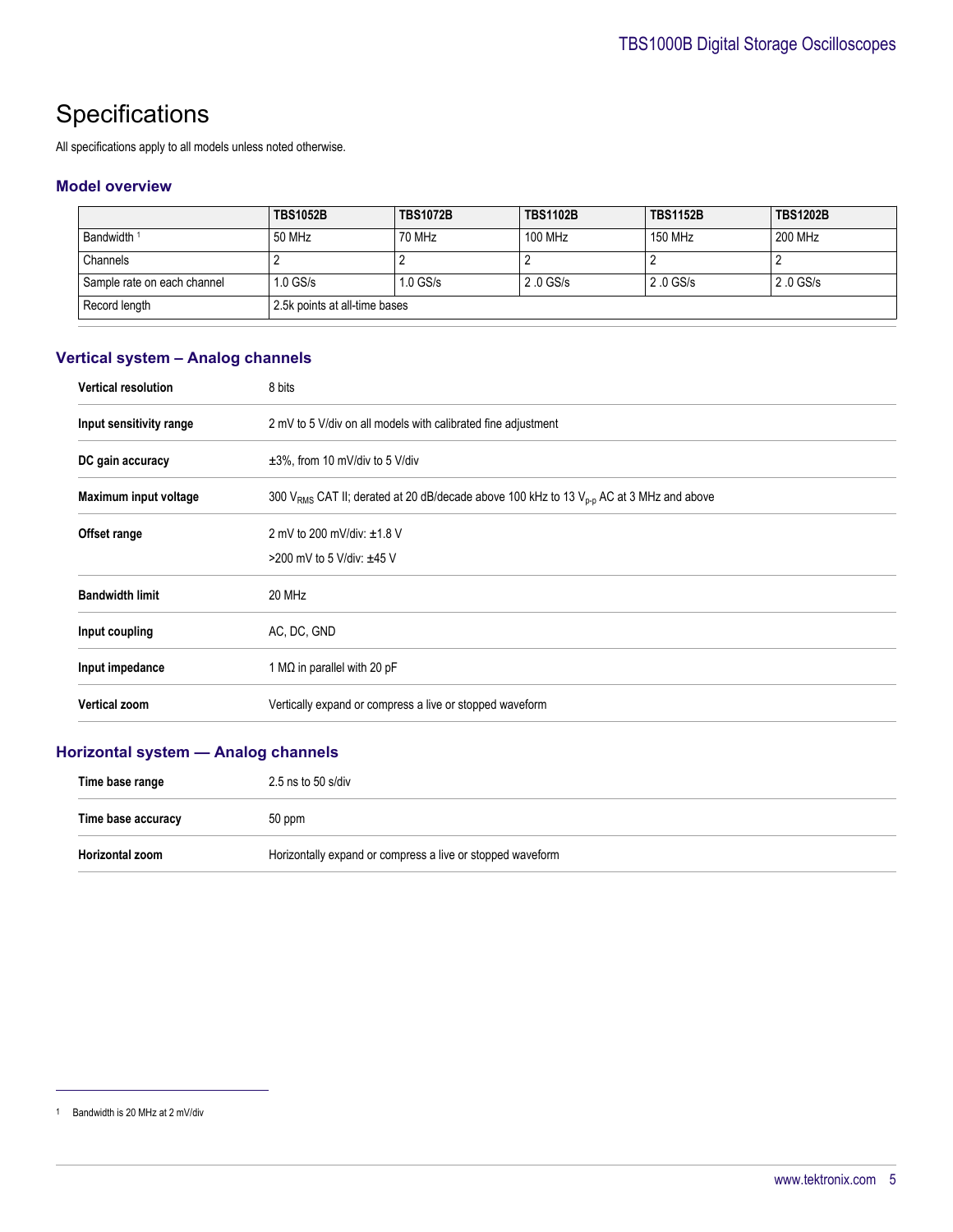## **Datasheet**

## **Input/Output ports**

| <b>USB</b> interface  | USB host port on front panel supports USB flash drives USB device port on back of instrument supports connection to PC and all<br>PictBridge <sup>®</sup> -compatible printers |
|-----------------------|--------------------------------------------------------------------------------------------------------------------------------------------------------------------------------|
| <b>GPIB</b> interface | <b>Optional</b>                                                                                                                                                                |

## **Data storage**

| Nonvolatile storage                         |                                                                                                            |  |
|---------------------------------------------|------------------------------------------------------------------------------------------------------------|--|
| Reference waveform display                  | 2.5K point reference waveforms                                                                             |  |
| Waveform storage without<br>USB flash drive | 2.5K point                                                                                                 |  |
| Maximum USB flash drive size                | 64 GB                                                                                                      |  |
| Waveform storage with USB<br>flash drive    | 96 or more reference waveforms per 8 MB                                                                    |  |
| Setups without USB flash<br>drive           | 10 front-panel setups                                                                                      |  |
| Setups with USB flash drive                 | 4000 or more front-panel setups per 8 MB                                                                   |  |
| Screen images with USB flash<br>drive       | 128 or more screen images per 8 MB (the number of images depends on file format selected)                  |  |
| Save All with USB flash drive               | 12 or more Save All operations per 8 MB                                                                    |  |
|                                             | A single Save All operation creates 3 to 9 files (setup, image, plus one file for each displayed waveform) |  |

## **Acquisition system**

| High-frequency and random glitch capture. Captures glitches as narrow as 12 ns (typical) at all time base settings from 5 µs/div to<br>50 s/div |
|-------------------------------------------------------------------------------------------------------------------------------------------------|
| Sample data only                                                                                                                                |
| Waveform averaged, selectable: 4, 16, 64, 128                                                                                                   |
| Use the Single Sequence button to capture a single triggered acquisition sequence                                                               |
| At acquisition time base settings of >100 ms/div                                                                                                |
| <b>Acquisition modes</b><br><b>Peak Detect</b><br>Sample<br>Average<br><b>Single Sequence</b><br>Roll                                           |

## **Trigger system**

| External trigger input           | Included on all models                                                                                                                           |  |  |
|----------------------------------|--------------------------------------------------------------------------------------------------------------------------------------------------|--|--|
| <b>Trigger modes</b>             | Auto, Normal, Single Sequence                                                                                                                    |  |  |
| <b>Trigger types</b>             |                                                                                                                                                  |  |  |
| Edge (Rising/Falling)            | Conventional level-driven trigger. Positive or negative slope on any channel. Coupling selections: AC, DC, Noise Reject, HF<br>Reject, LF Reject |  |  |
| Video                            | Trigger on all lines or individual lines, odd/even or all fields from composite video, or broadcast standards (NTSC, PAL, SECAM)                 |  |  |
| Pulse Width (or Glitch)          | Trigger on a pulse width less than, greater than, equal to, or not equal to, a selectable time limit ranging from 33 ns to 10 s                  |  |  |
| <b>Trigger source</b>            | Two channel models: CH1, CH2, Ext, Ext/5, AC Line                                                                                                |  |  |
| <b>Trigger view</b>              | Displays trigger signal while Trigger View button is depressed.                                                                                  |  |  |
| Trigger signal frequency readout | Provides a frequency readout of the trigger source.                                                                                              |  |  |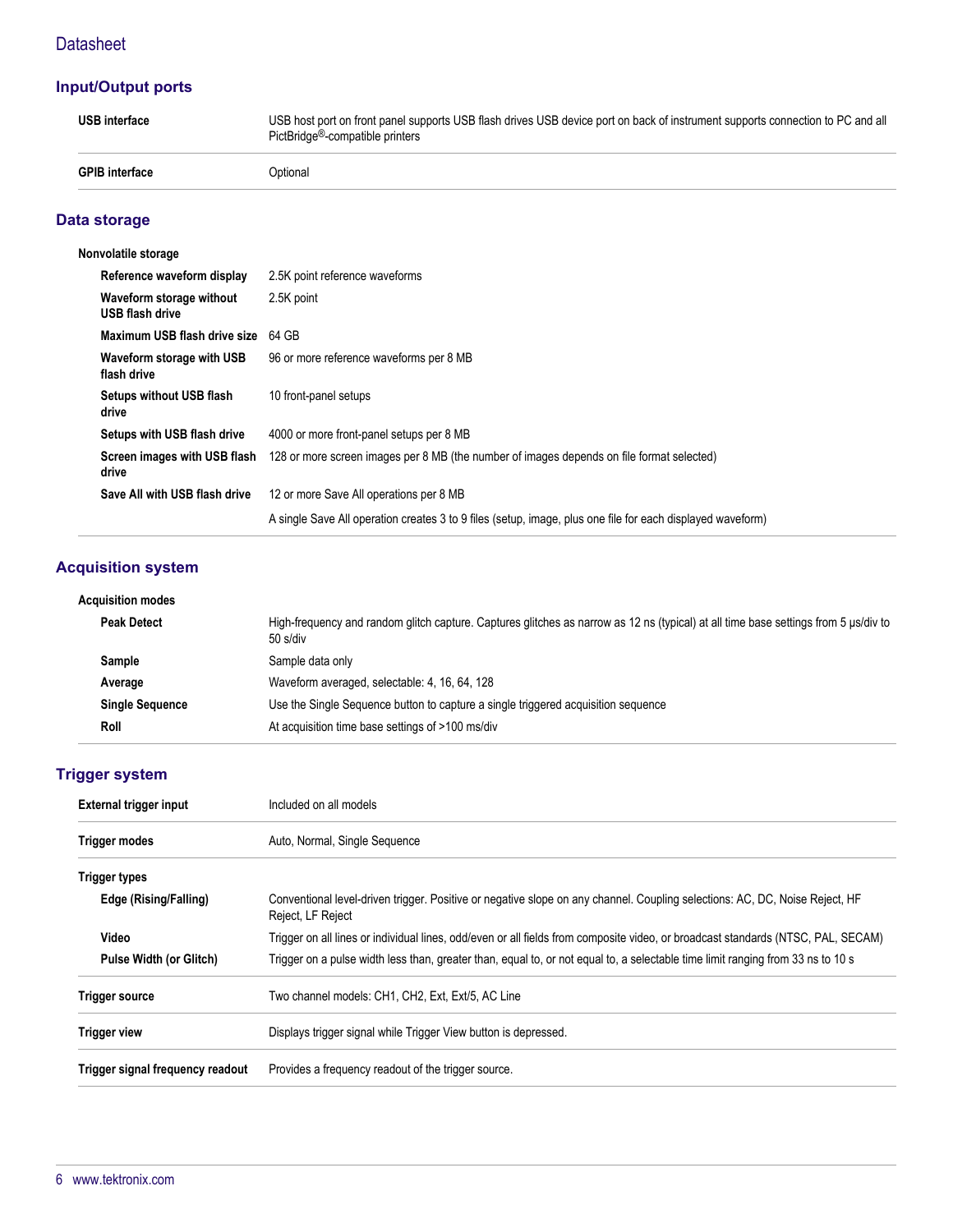#### **Waveform measurements**

| <b>Cursors</b>                |                                                                                                                                                                                                                                                                                                                                                                                |  |  |
|-------------------------------|--------------------------------------------------------------------------------------------------------------------------------------------------------------------------------------------------------------------------------------------------------------------------------------------------------------------------------------------------------------------------------|--|--|
| Types                         | Amplitude, Time                                                                                                                                                                                                                                                                                                                                                                |  |  |
| <b>Measurements</b>           | ΔΤ. 1/ΔΤ. ΔV                                                                                                                                                                                                                                                                                                                                                                   |  |  |
| <b>Automatic measurements</b> | Period, Frequency, Pos Width, Neq Width, Rise Time, Fall Time, Maximum, Minimum, Peak-Peak, Mean, RMS, Cycle RMS,<br>Cursor RMS, Phase, Pos Pulse Cnt, Neg Pulse Cnt, Rise Edge Cn, Fall Edge Cn, Pos Duty, Neg Duty, Amplitude, Cycle Mean,<br>Cursor Mean, Burst Width, Pos Overshoot, Neg Overshoot, Area, Cycle Area, High, Low, Delay RR, Delay RF, Delay FR, Delay<br>FF |  |  |

#### **Waveform math**

| Arithmetic            | Add, Subtract, Multiply                                        |  |
|-----------------------|----------------------------------------------------------------|--|
| <b>Math functions</b> | FFT                                                            |  |
| <b>FFT</b>            | Windows: Hanning, Flat Top, Rectangular 2048 sample points     |  |
| <b>Sources</b>        | Two channel models: CH1 - CH2, CH2 - CH1, CH1 + CH2, CH1 × CH2 |  |

#### **Autoset**

| Autoset menu             | Single-button, automatic setup of all channels for vertical, horizontal, and trigger systems, with undo Autoset |
|--------------------------|-----------------------------------------------------------------------------------------------------------------|
| Square wave              | Single Cycle, Multicycle, Rising or Falling Edge                                                                |
| Sine wave                | Single Cycle, Multicycle, FFT Spectrum                                                                          |
| Video (NTSC, PAL, SECAM) | Field: All, Odd, or Even Line: All or Selectable Line Number                                                    |

#### **Autorange**

Automatically adjust vertical and/or horizontal oscilloscope settings when probe is moved from point to point, or when the signal exhibits large changes.

#### **Frequency counter**

| <b>Resolution</b>               | 6 digits                                                                                                                                                                                                                                           |  |  |
|---------------------------------|----------------------------------------------------------------------------------------------------------------------------------------------------------------------------------------------------------------------------------------------------|--|--|
| Accuracy (typical)              | + 51 parts per million including all frequency reference errors and +1 count errors                                                                                                                                                                |  |  |
| <b>Frequency range</b>          | AC coupled, 10 Hz minimum to rated bandwidth                                                                                                                                                                                                       |  |  |
| Frequency counter signal source | Pulse width or edge selected trigger source                                                                                                                                                                                                        |  |  |
|                                 | Frequency counter measures selected trigger source at all times in pulse width and edge mode, including when the oscilloscope<br>acquisition is halted due to changes in run status, or acquisition of a single shot event has completed.          |  |  |
|                                 | The frequency counter does not measure pulses that do not qualify as legitimate trigger events.                                                                                                                                                    |  |  |
|                                 | Pulse Width mode: Counts pulses of enough magnitude inside the 250 ms measurement window that qualify as triggerable events<br>(e.g. all narrow pulses in a PWM pulse train if set to "<" mode and the limit is set to a relatively small number). |  |  |
|                                 | Edge Trigger mode: Counts all pulses of enough magnitude.                                                                                                                                                                                          |  |  |
| <b>Channels</b>                 | 2 channel                                                                                                                                                                                                                                          |  |  |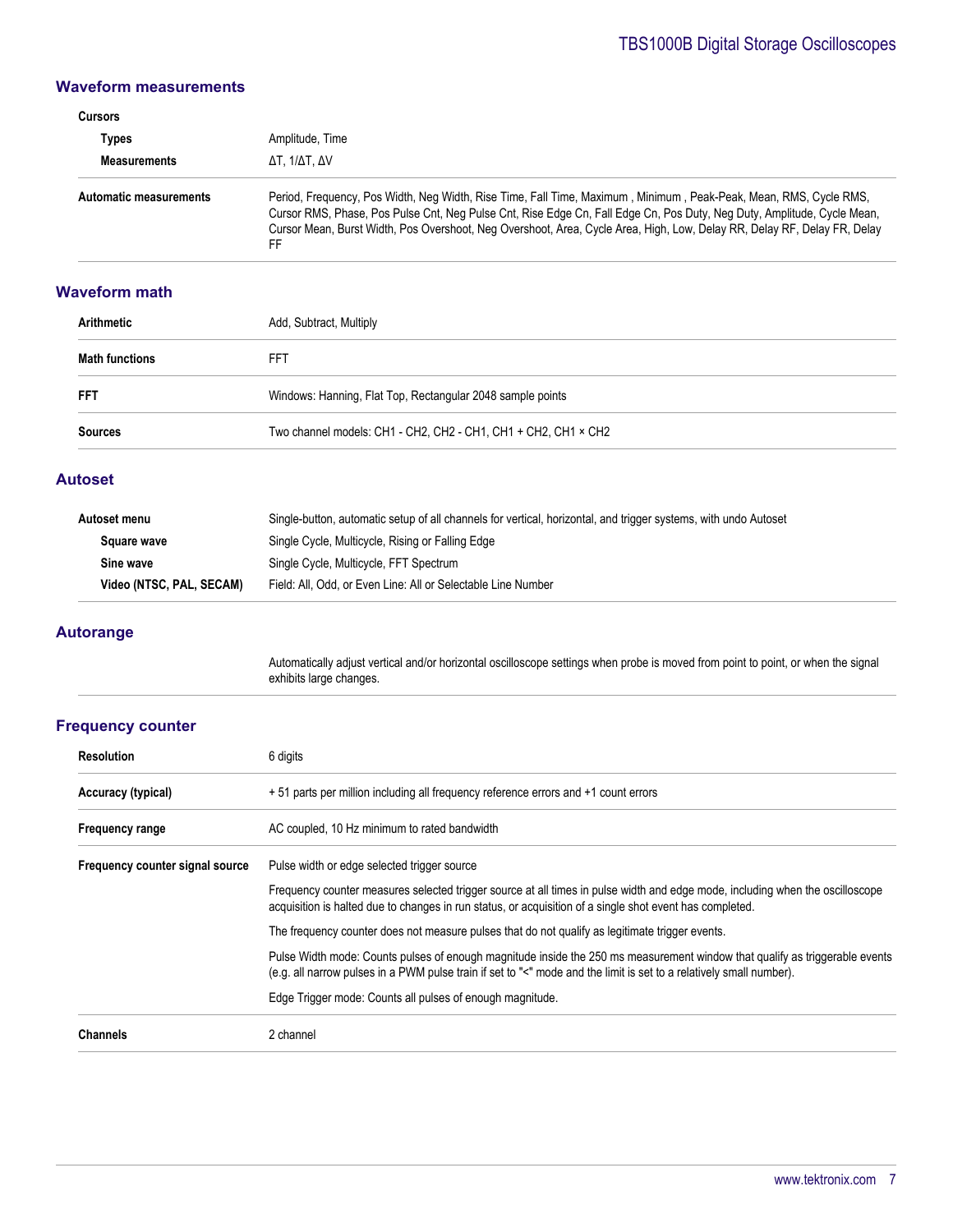## **Datasheet**

## **Display system**

| Interpolation          | Sin(x)/x                     |
|------------------------|------------------------------|
| <b>Waveform styles</b> | Dots, vectors                |
| Persistence            | Off, 1 s, 2 s, 5 s, infinite |
| Format                 | YT and XY                    |

## **Physical characteristics**

| <b>Dimensions</b>          |                  | mm    | in.   |  |
|----------------------------|------------------|-------|-------|--|
|                            | Height           | 158.0 | 6.22  |  |
|                            | Width            | 326.3 | 12.85 |  |
|                            | Depth            | 124.2 | 4.89  |  |
|                            |                  |       |       |  |
| <b>Shipping dimensions</b> |                  | mm    | in.   |  |
|                            | Height           | 266.7 | 10.5  |  |
|                            | Width            | 476.2 | 18.75 |  |
|                            | Depth            | 228.6 | 9.0   |  |
|                            |                  |       |       |  |
| Weight                     |                  | kg    | Ib.   |  |
|                            | Instrument only  | 2.0   | 4.3   |  |
|                            | with accessories | 2.2   | 4.9   |  |
|                            |                  |       |       |  |
| RM2000B rackmount          |                  | mm    | in    |  |
|                            | Width            | 482.6 | 19.0  |  |
|                            | Height           | 177.8 | $7.0$ |  |
|                            | Depth            | 108.0 | 4.25  |  |
|                            |                  |       |       |  |

## **Environmental**

| Temperature                   |                                                                             |  |
|-------------------------------|-----------------------------------------------------------------------------|--|
| Operating                     | 0 to +50 $\degree$ C                                                        |  |
| Nonoperating                  | $-40$ to +71 °C                                                             |  |
| Humidity                      |                                                                             |  |
| Operating and nonoperating    | Up to 85% RH at or below $+40$ °C                                           |  |
|                               | Up to 45% RH up to $+50$ °C                                                 |  |
| <b>Altitude</b>               |                                                                             |  |
| Operating and nonoperating    | Up to 3,000 m (9,843 ft.)                                                   |  |
| Regulatory                    |                                                                             |  |
| Electromagnetic compatibility | Meets Directive 2004/108/EC, EN 61326-2-1 Class A: Australian EMC Framework |  |
| <b>Safety</b>                 | UL61010-1:2004, CSA22.2 No. 61010-1:2004, EN61010-1:2001, IEC61010-1:2001   |  |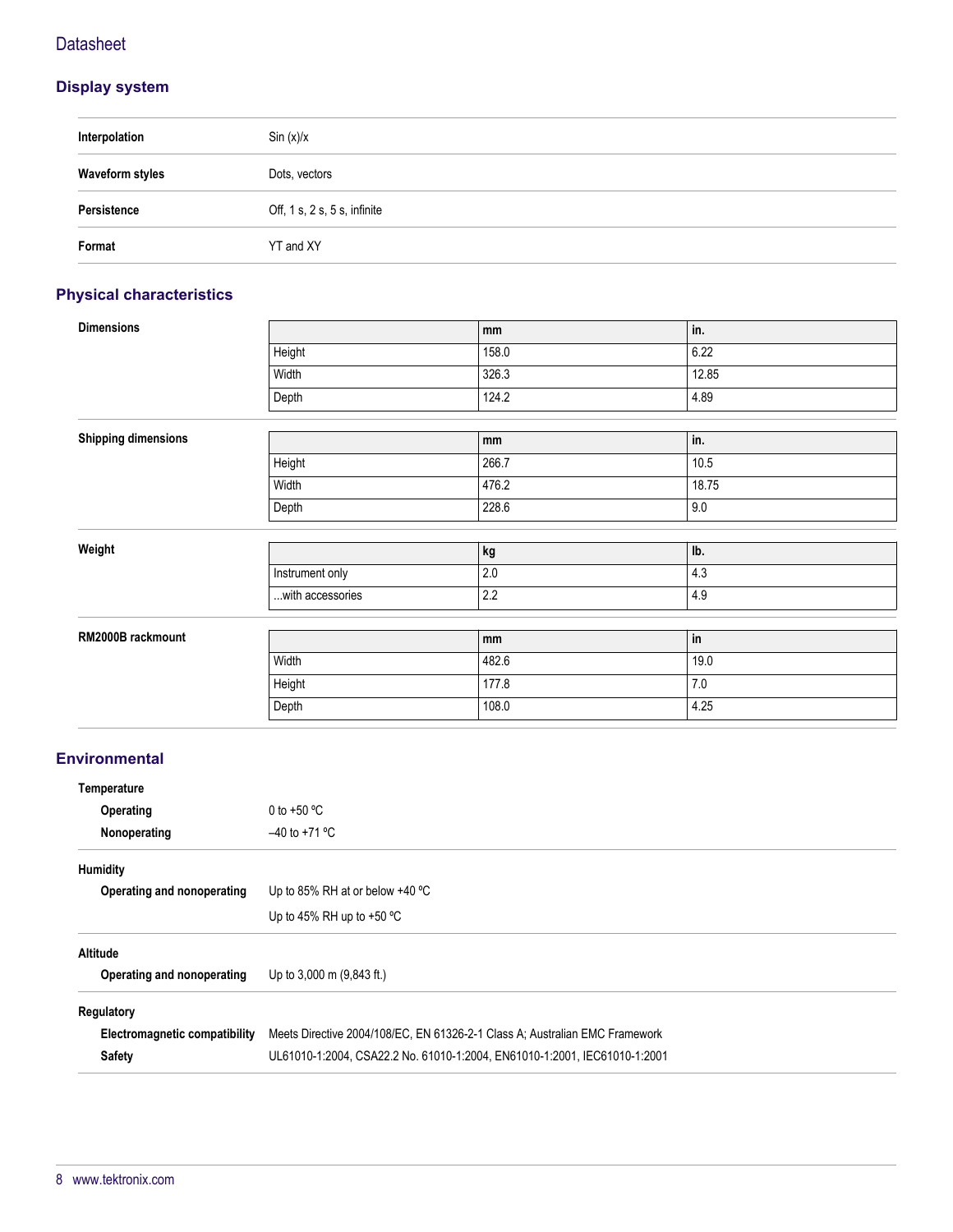## Ordering information

## **Models**

| <b>TBS1052B</b> | 50 MHz. 2 Ch. 1 GS/s. TFT DSO  |
|-----------------|--------------------------------|
| <b>TBS1072B</b> | 70 MHz, 2 Ch, 1 GS/s, TFT DSO  |
| <b>TBS1102B</b> | 100 MHz. 2 Ch. 2 GS/s. TFT DSO |
| <b>TBS1152B</b> | 150 MHz. 2 Ch. 2 GS/s. TFT DSO |
| <b>TBS1202B</b> | 200 MHz. 2 Ch. 2 GS/s. TFT DSO |

## **Language options**

| Opt. L1             | French overlay              |
|---------------------|-----------------------------|
| Opt. L <sub>2</sub> | Italian overlay             |
| Opt. L <sub>3</sub> | German overlay              |
| Opt. L4             | Spanish overlay             |
| Opt. L5             | Japanese overlay            |
| Opt. L <sub>6</sub> | Portuguese overlay          |
| Opt. L7             | Simplified Chinese overlay  |
| Opt. L8             | Traditional Chinese overlay |
| Opt. L9             | Korean overlay              |
| <b>Opt. L10</b>     | Russian overlay             |

## **Power plug options**

| Opt. A0             | North America power plug (115 V, 60 Hz)    |
|---------------------|--------------------------------------------|
| Opt. A1             | Universal Euro power plug (220 V, 50 Hz)   |
| Opt. A <sub>2</sub> | United Kingdom power plug (240 V, 50 Hz)   |
| Opt. A3             | Australia power plug (240 V, 50 Hz)        |
| Opt. A5             | Switzerland power plug (220 V, 50 Hz)      |
| Opt. A6             | Japan power plug (100 V, 110/120 V, 60 Hz) |
| <b>Opt. A10</b>     | China power plug (50 Hz)                   |
| <b>Opt. A11</b>     | India power plug (50 Hz)                   |
| <b>Opt. A12</b>     | Brazil power plug (60 Hz)                  |
| Opt. A99            | No power cord                              |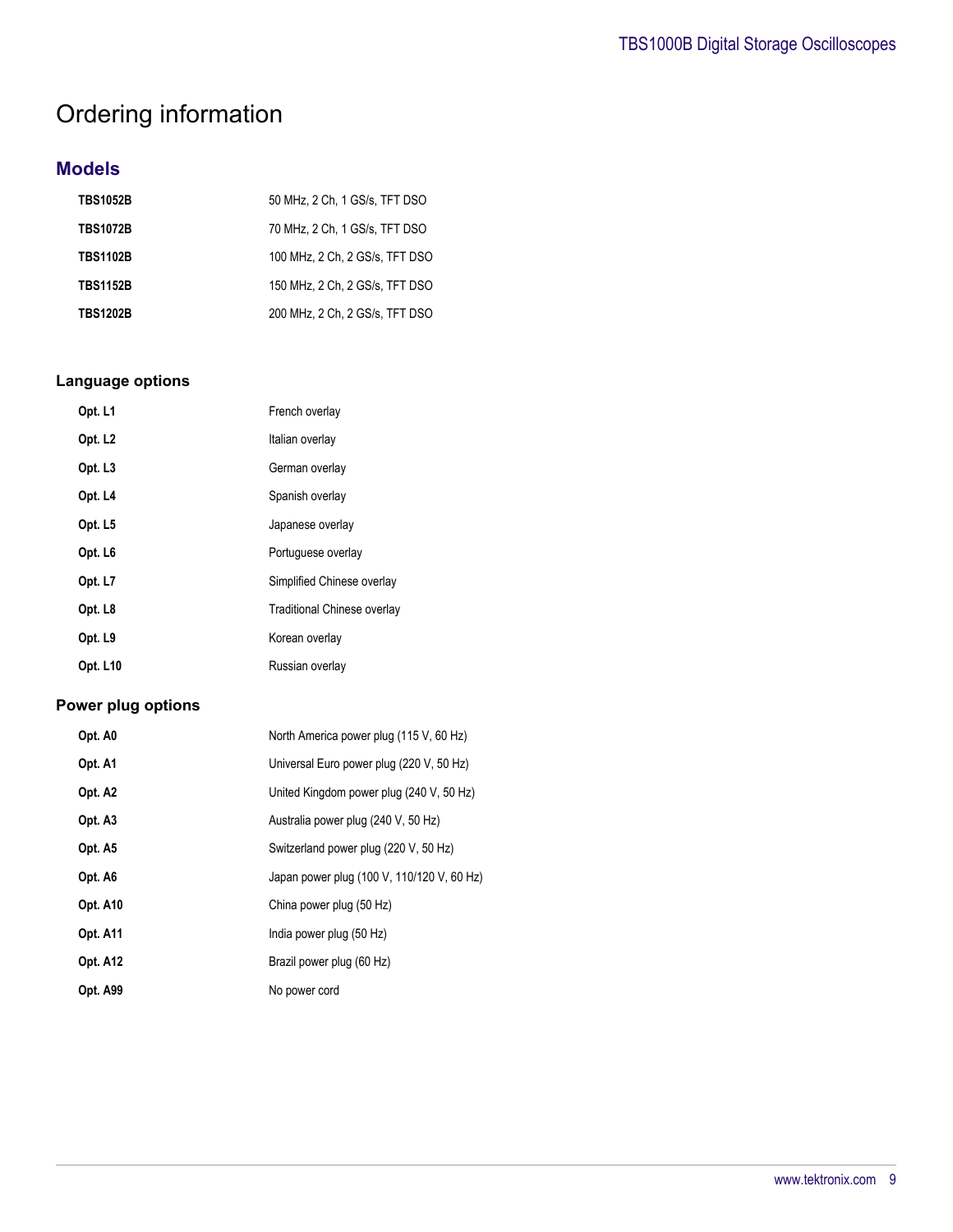#### **Service options**

#### **Opt. D1** Calibration Data Report

Probes and accessories are not covered by the oscilloscope warranty and Service Offerings. Refer to the datasheet of each probe and accessory model for its unique warranty and calibration terms.

#### **Probe option**

**TBS1XX2B P2220** Replaces standard probes with P2220 probes (200 MHz passive voltage probes with 1x/ 10x attenuation)

#### **Standard accessories**

| Accessory                       | <b>Description</b>                                                                                                                                                                                                                                                                                                       |
|---------------------------------|--------------------------------------------------------------------------------------------------------------------------------------------------------------------------------------------------------------------------------------------------------------------------------------------------------------------------|
| Passive probes, one per channel | TPP0051: 50MHz passive probe for: TBS1052B                                                                                                                                                                                                                                                                               |
|                                 | TPP0101: 100 MHz passive probe for: TBS1072B, TBS1102B                                                                                                                                                                                                                                                                   |
|                                 | TPP0201: 200 MHz passive probe for: TBS1152B, TBS1202B                                                                                                                                                                                                                                                                   |
| Power cord                      | (Please specify plug option)                                                                                                                                                                                                                                                                                             |
| NIM/NIST                        | Traceable certificate of calibration                                                                                                                                                                                                                                                                                     |
| Printed documentation           | Installation and safety manual                                                                                                                                                                                                                                                                                           |
|                                 | (English, Japanese, and Simplified Chinese)                                                                                                                                                                                                                                                                              |
| CD with customer documentation  | Customer documentation including detailed user manuals (English, French, German, Italian, Japanese, Korean,<br>Portuguese, Russian, Simplified Chinese, Spanish, Traditional Chinese)                                                                                                                                    |
| 5-year warranty                 | Covers labor and parts for defects in materials and workmanship for 5 years, excluding probes and accessories<br>(probes and accessories are not covered by the oscilloscope warranty and service offerings. refer to the data sheet<br>of each probe and accessory model for its unique warranty and calibration terms) |

### **Recommended accessories**

| Accessory      | <b>Description</b>                                          |
|----------------|-------------------------------------------------------------|
| TEK-USB-488    | GPIB-to-USB converter                                       |
| AC2100         | Soft carrying case for instrument                           |
| HCTEK4321      | Hard plastic carrying case for instrument (requires AC2100) |
| <b>RM2000B</b> | Rackmount kit                                               |
| 077-0444-xx    | Programmer manual - English only                            |
| 077-0772-xx    | Service manual - English only                               |
| 174-4401-xx    | USB host to device cable, 3 ft. long                        |

#### **Recommended probes**

| Probe   | <b>Description</b>                                 |
|---------|----------------------------------------------------|
| TPP0051 | 10X passive probe, 50 MHz bandwidth                |
| TPP0101 | 10X passive probe, 100 MHz bandwidth               |
| TPP0201 | 10X passive probe, 200 MHz bandwidth               |
| P2220   | 1X/10X passive probe, 200 MHz bandwidth            |
| P6101B  | 1X passive probe (15 MHz, 300 V RMS CAT II rating) |
| P6015A  | 1000X high-voltage passive probe (75 MHz)          |
| P5100A  | 100X high-voltage passive probe (500 MHz)          |
| P5200A  | 50 MHz, 50X/500X high-voltage differential probe   |
| P6021A  | 15 A, 60 MHz AC current probe                      |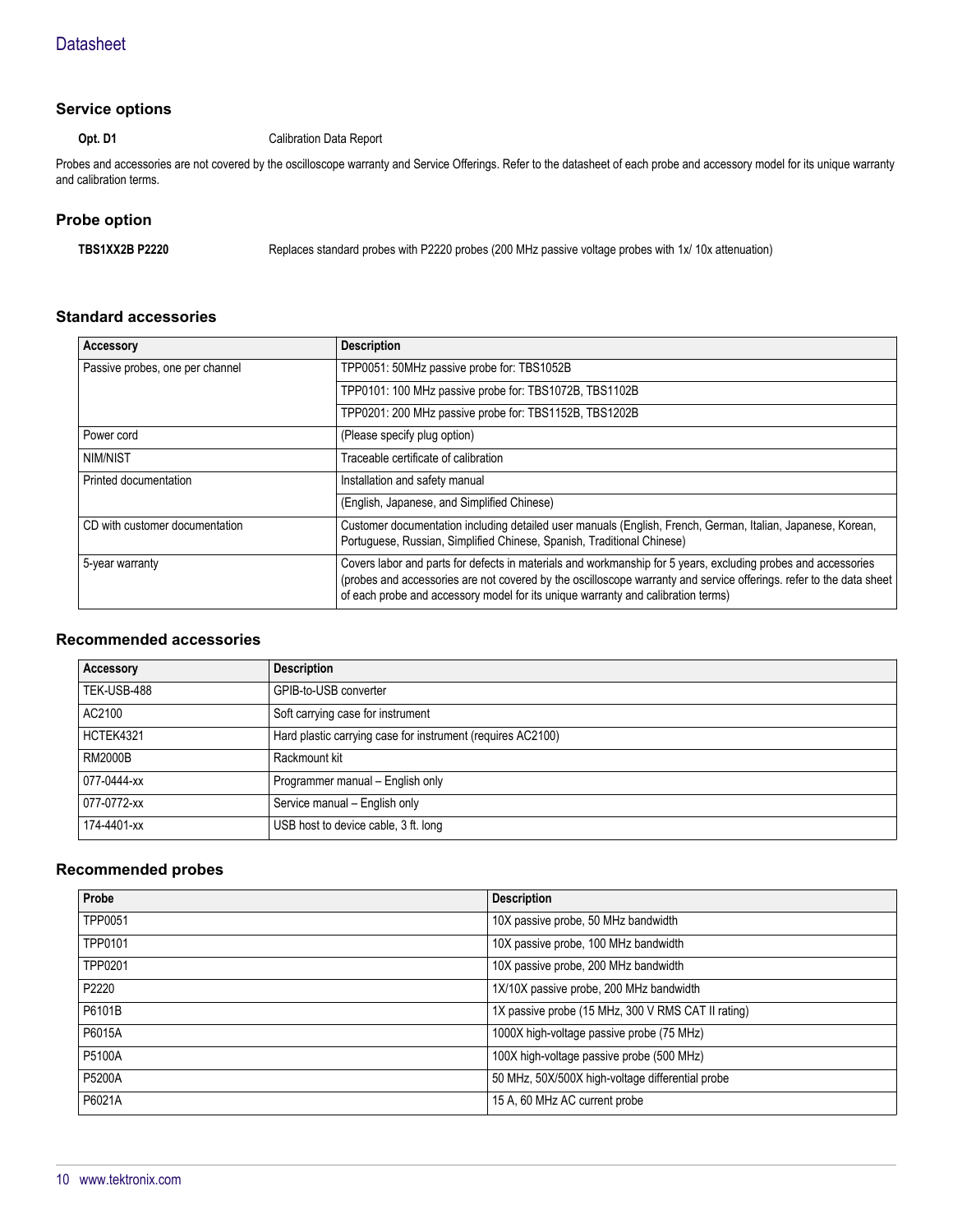| Probe            | <b>Description</b>                          |
|------------------|---------------------------------------------|
| P6022            | 6 A, 120 MHz AC current probe               |
| A621             | 2000 A, 5 to 50 kHz AC current probe        |
| A622             | 100 A, 100 kHz AC/DC current probe/BNC      |
| TCP303/TCPA300   | 150 A, 15 MHz AC/DC current probe/amplifier |
| TCP305A/TCPA300  | 50 A, 50 MHz AC/DC current probe/amplifier  |
| TCP312A/TCPA300  | 30 A, 100 MHz AC/DC current probe/amplifier |
| TCP404XL/TCPA400 | 500 A, 2 MHz AC/DC current probe/amplifier  |



Tektronix is registered to ISO 9001 and ISO 14001 by SRI Quality System Registrar.

 $\underset{\text{IEEE-488}}{\text{GPIB}}$ 

Product(s) complies with IEEE Standard 488.1-1987, RS-232-C, and with Tektronix Standard Codes and Formats.